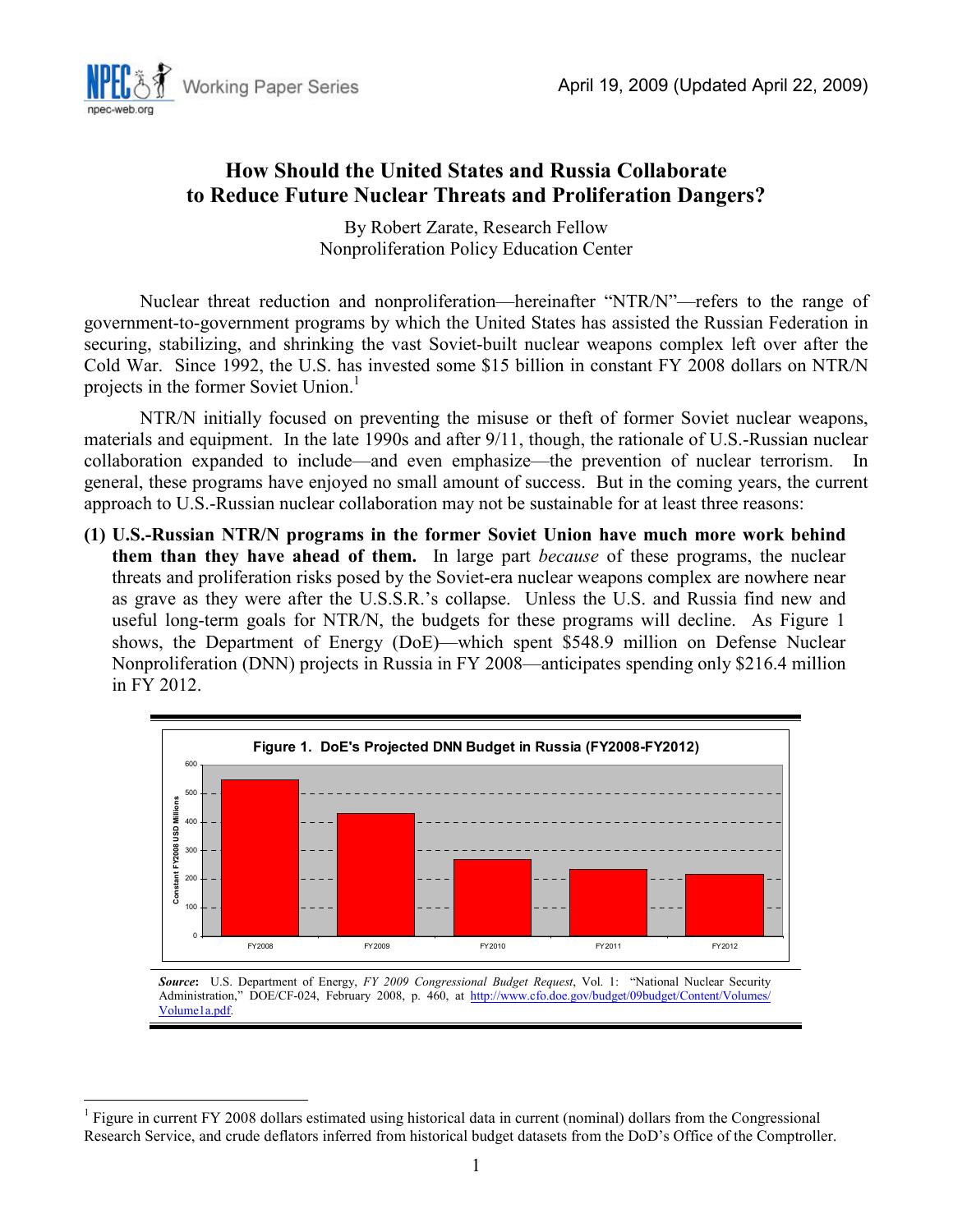

 $\overline{a}$ 

As Figure 2 shows, the U.S. Department of Defense (DoD) reports that Cooperative Threat Reduction (CTR)—the NTR/N program by which the DoD has helped the Russian military to eliminate excess Soviet-built nuclear warheads and delivery vehicles—has already accomplished



much of the work that the program set out to do by 2012. But some nuclear assistance programs, in need of new objectives and activities, have raised Congressional objections for going beyond their legislative mandates. A report by the Government Accountability Office (GAO) in late 2007 identified serious problems in the DoE's implementation of certain Defense Nuclear Nonproliferation projects in Russia. GAO found that funds for the DoE's Initiatives for Proliferation Prevention (IPP) were being used to train a new generation of Russian nuclear scientists, even though Congress had authorized funds to help provide jobs only for former Soviet nuclear scientists.<sup>2</sup> A key issue is whether the U.S. and Russia can identify new large-scale, longterm and capital-intensive NTR/N projects in the former Soviet Union that would be useful.

**(2) To the extent that there still is NTR/N work in the former Soviet Union, Moscow wants to end the current "donor-recipient" approach to nuclear collaboration.** The U.S. began these programs after the Cold War because, at the time, Russia and other former Soviet republics could not afford by themselves to secure, stabilize and shrink the Soviet-era nuclear weapons complex. Indeed, Moscow wanted America's nuclear assistance.

<sup>2</sup> Government Accountability Office, *Nuclear Nonproliferation: DoE's Program to Assist Weapons Scientists in Russia and Other Countries Needs to Be Reassessed*, report to the Chairman of the House Committee on Homeland Security, GAO-08- 189, December 12, 2007, at http://www.gao.gov/new.items/d08189.pdf.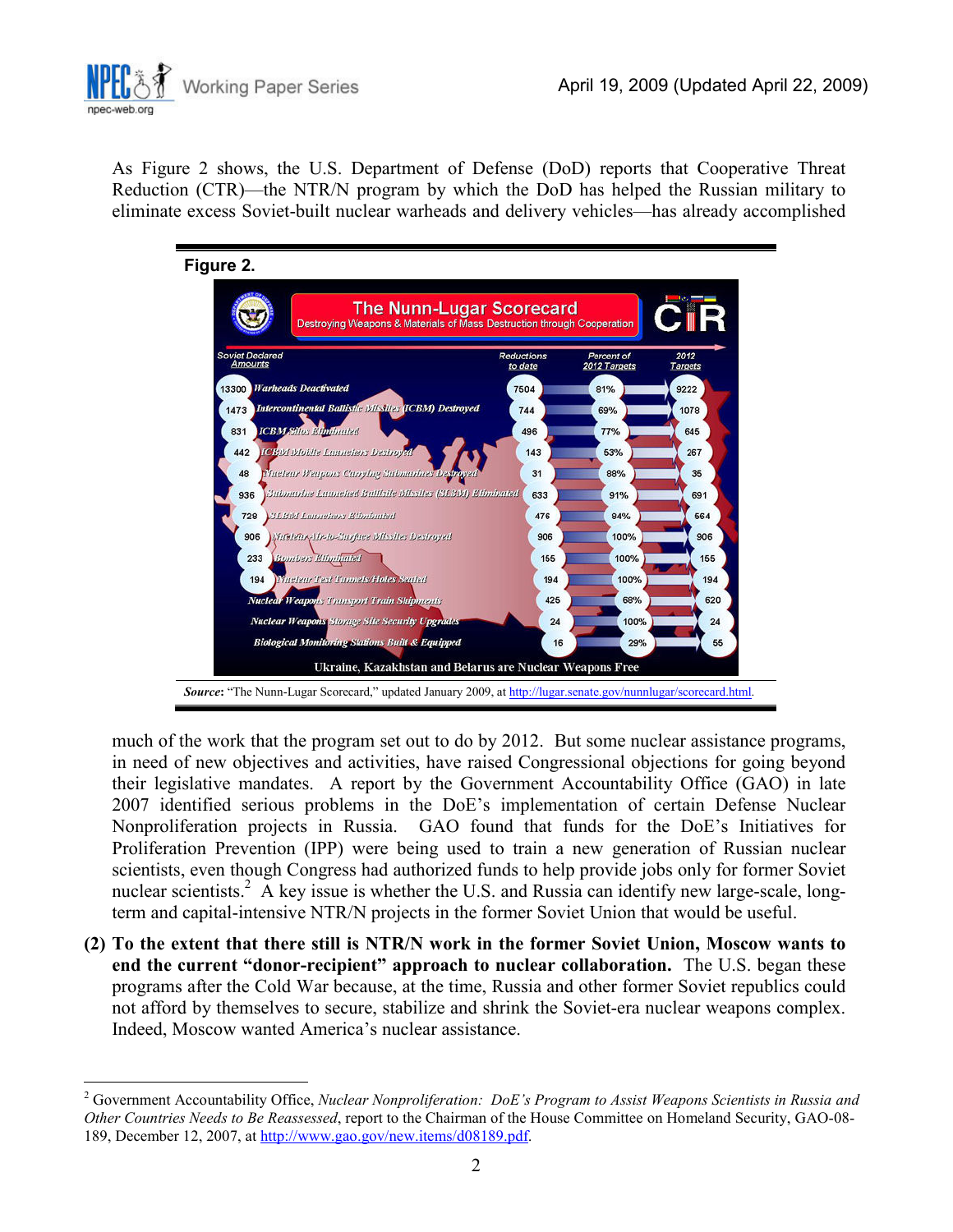

Circumstances have changed.First, the Russian government earned hundreds of billions from oil and gas exports over the last few years—wealth that now erodes one key justification for the current approach to nuclear collaboration. Second, the notion of "donor-recipient" assistance does not accord with Russia's renewed image of itself as a geopolitical co-equal to the U.S. $3$ Indeed, Russian government officials privately say that Russia is now more than capable of taking care of nuclear arsenal security and stability issues by itself.<sup>4</sup> Russia has also long objected to aspects of NTR/N's current approach—in particular, to the nuclear accident liability regime of the DoD's Cooperative Threat Reduction program. Much to Moscow's dismay, CTR's liability provisions give absolute immunity to the U.S. government and its nuclear contractors in the event of any CTR-related nuclear accidents.<sup>5</sup> Yet Russia does not seem eager to set up a replacement nuclear liability regime that would satisfy the concerns of U.S. nuclear contractors.<sup>6</sup> Although the Russian Duma recently ratified a protocol to extend the CTR program's implementing agreement until the end of 2012, the Duma's conditions for ratification expressly forbid any new CTR projects using the program's current nuclear liability regime.<sup>7</sup>

**(3) Russia's longstanding relations with Iran and other states of proliferation concern may create obstacles to continuing the current approach to U.S.-Russian NTR/N.** For example, the House Energy and Commerce Committee found in 2008 that the DoE's Initiatives for Proliferation Prevention had funded projects at Russian nuclear institutes, and that these institutes had assisted Iran's nuclear program—a program that remains in noncompliance with resolutions from the U.N. Security Council and the Board of Governors of the International Atomic Energy Agency  $(IAEA)^8$ 

Moreover, when President George W. Bush submitted for Congressional approval a framework agreement to allow broad U.S.-Russian civil nuclear cooperation—a pact that President Obama is now deciding whether to resubmit—lawmakers raised loud objections, citing Russia's ongoing nuclear, ballistic missile, and advanced conventional military assistance to Iran.<sup>9</sup> Indeed, the Office of the Director of National Intelligence (ODNI) publicly assessed that "individual Russian

 $\overline{a}$ 

 $<sup>7</sup>$  Author's interview and correspondence with a Russian government official.</sup>

<sup>&</sup>lt;sup>3</sup> Prior to the Russo-Georgian conflict of August 2008, Russia and the United States had attempted to recast their bilateral relationship as a "strategic partnership." *See U.S.-Russia Strategic Framework Declaration*, Office of the Press Secretary, White House, April 6, 2008, at http://georgewbush-whitehouse.archives.gov/news/releases/2008/04/20080406-4.html.

<sup>4</sup> Author's interview with Russian government officials.

<sup>&</sup>lt;sup>5</sup> For a discussion of Russia's position, *see* Alexander Alexandrovich Matveev, "The Russian Approach to Nuclear Liability," *International Journal of Nuclear Law*, Vol. 1, No. 3 (August 21, 2006), pp. 270-286, *esp.* pp. 273-274. Matveev works in the Russian foreign ministry's legal department.

<sup>6</sup> *See* Omer F. Brown, II, Letter *re: Nuclear Liability—Russian Federation* on behalf of Contractors International Group on Nuclear Liability (CIGNL) to the Departments of State, Energy and Defense, December 18, 2003, at http://is.gd/oXja.

<sup>&</sup>lt;sup>8</sup> See Letter from House Committee on Energy and Commerce chair John Dingell (D-MI) and House Subcommittee on Oversight and Investigations Bart Stupak (D-MI) to Secretary of Energy Samuel Bodman requesting answers to questions on the Department of Energy's Initiatives for Proliferation Prevention, February 6, 2008. For a relevant critique, *see* Henry Sokolski, "Brains Drained: U.S. Policy Towards Iran's Rockets, Reactors, and Russia," *National Review Online*, February 19, 2008, at http://is.gd/ksbQ.

<sup>9</sup> For detail on Congressional actions in 2008 pertaining to the U.S.-Russian civil nuclear cooperative agreement, *see* Robert Zarate and Henry Sokolski, "Overview of *The Next Phase of U.S.-Russian Civil Nuclear Relations*: Opportunities Risks and Choices," background essay submitted for the record by Mr. Sokolski during testimony before a hearing of the House Committee on Foreign Affairs (Washington, D.C.: Nonproliferation Policy Education Center, June 12, 2008 [revised August 2008]), esp. pp. 4-7, at http://is.gd/otC1.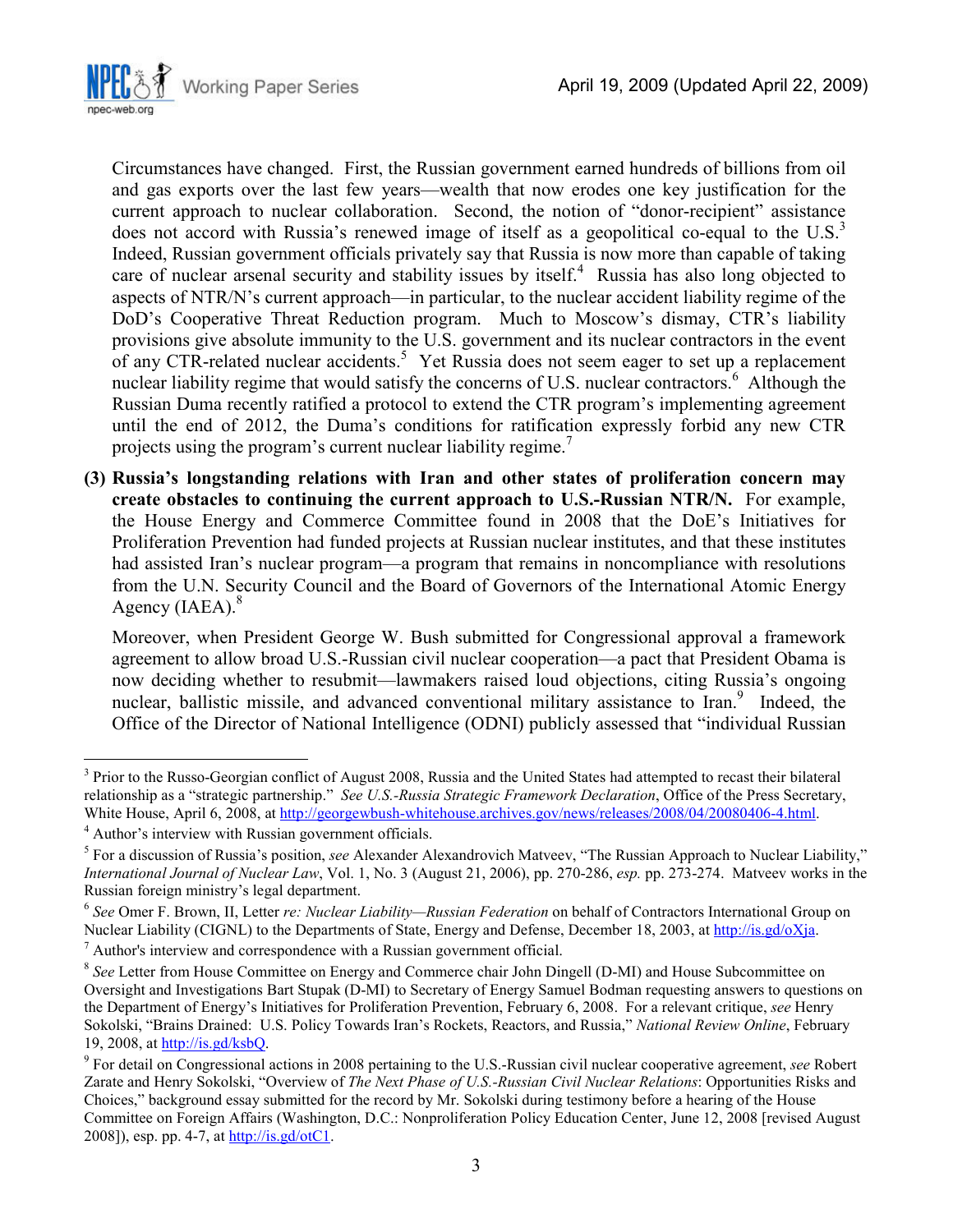

entities continue to provide assistance to Iran's ballistic missile programs" and that "Russia-entity assistance … has helped Iran move toward self-sufficiency in the production of ballistic missiles."<sup>10</sup> Moreover, because President Bush could not issue a determination pursuant to Section 6(b) of the Iran, North Korea and Syria Nonproliferation Act (INKSNA) with respect to Russian proliferation activities to Iran, North Korea or Syria,<sup>11</sup> Congress was forced to pass, and President Bush to sign, a new law to sustain U.S.-Russian space cooperation.<sup>12</sup> More recently, *The New York Times* reported the IAEA is investigating whether a Russian scientist had helped Iran to conduct experiments related to detonating nuclear bombs.<sup>13</sup> Concern thus persists in Congress over Russia-Iranian assistance—concern that casts clouds over U.S.-Russian nuclear collaboration's future.

### **Recommendations**

As U.S. President Barack Obama and Russian President Dmitriy Medvedev try to "reset" bilateral relations, this may offer an opportunity to reinvigorate and redirect U.S.-Russian NTR/N programs. To that end, this paper makes three suggestions:

- **The U.S. government—whether at the National Security Council (NSC) level, through the interagency process, or by means of a special commission—should conduct a careful and comprehensive review of the current approach to nuclear collaboration with Russia.** Although Congress tasked the 2008 Commission on the Prevention of Weapons of Mass Destruction Proliferation and Terrorism to do such an assessment, the Commission's final report only briefly addressed the issue in an appendix.
- **The review of U.S.-Russian nuclear assistance should evaluate which current NTR/N programs should continue as planned or with minor changes, and which should simply be allowed to sunset.** The review should also consider the extent to which, if at all, existing NTR/N capabilities could be usefully refocused towards new goals—for instance, consider the wisdom of trying to expand nuclear assistance geographically to include states of proliferation concern outside of the former Soviet Union, such as nuclear-armed North Korea and U.S.-allied Pakistan and India. The Obama Administration has indicated that it would support such an expansion.<sup>14</sup> Yet it far from clear how much, if anything, can be usefully done in such non-cooperative states.

<sup>-</sup><sup>10</sup> See Kathleen Turner, ODNI Director of Legislative Affairs, Letter on Russian-entity assistance to Iran's ballistic missile program to Jeffrey T. Bergner, Assistant Secretary of State for Legislative Affairs, March 1, 2007, at http://is.gd/o4eA.

<sup>&</sup>lt;sup>11</sup> See Iran Nonproliferation Act of 2000 (P.L. 106-178); Iran Nonproliferation Amendments Act of 2005 (P.L. 109-112); and Iran, North Korea, and Syria Nonproliferation Act of 2006 (P.L. 109-353).

<sup>&</sup>lt;sup>12</sup> See Consolidated Security, Disaster Assistance, and Continuing Appropriations Act of 2009 (P.L. 110-329), which extended until July 1, 2016, the President's waiver authority to sustain cooperation between NASA and the Russian Federal Space Agency (RFSA). For background, *see* Carl Behrens and Mary Beth Nikitin, *Extending NASA's Exemption from the Iran, North Korea, and Syria Nonproliferation Act*, RL34477 (Washington, D.C.: Congressional Research Service, updated October 1, 2008), at http://assets.opencrs.com/rpts/RL34477\_20081001.pdf; and Anthony H. Cordesman, with Adam C. Seitz, *Iranian Weapons of Mass Destruction: Capabilities, Developments, and Strategic Uncertainties*, working draft, Center for Strategic and International Studies, October 14, 2008, at http://www.csis.org/media/csis/pubs/081015\_iran.wmd.pdf. <sup>13</sup> Elaine Sciolino, "Nuclear Aid by Russian to Iranians Suspected," *The New York Times*, October 9, 2008, at http://www.nytimes.com/2008/10/10/world/10nuke.html.

 $14$  For one example of the sort of expansion that the Obama Administration might undertake with respect to Cooperative Threat Reduction, *see* Committee on Strengthening and Expanding the Department of Defense Cooperative Threat Program,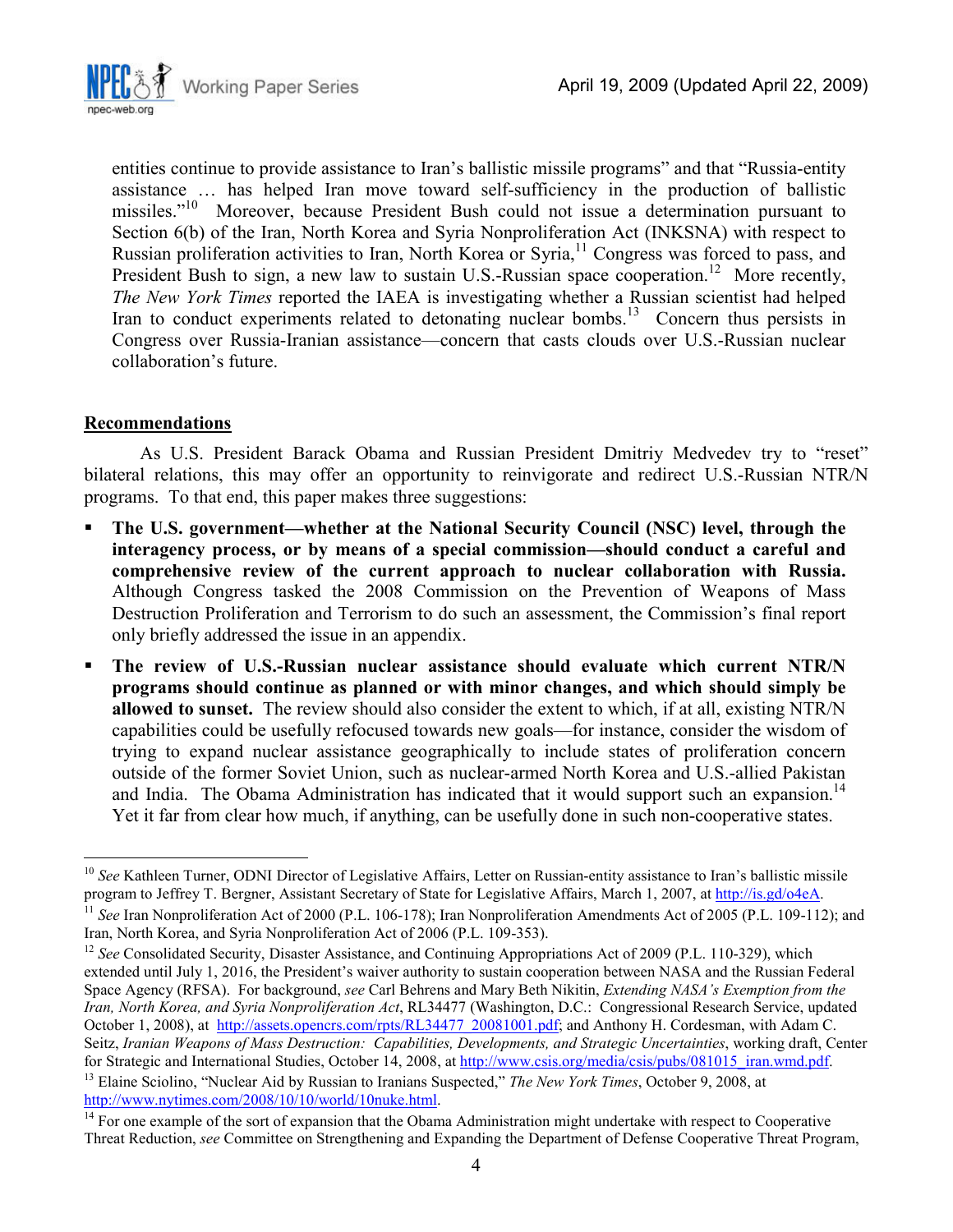

 **One new NTR/N objective that the U.S. and Russia should pursue is to reach agreement on how they can collaborate to limit the military threats that the spread of civilian nuclear energy might pose in war-prone regions like the Middle East.** In this regard, President Obama should implement the long-ignored Title V of the Nuclear Nonproliferation Act of 1978 (P.L. 95- 242) by working with Russia and others to promote—as more sustainable alternatives to civil nuclear energy's military potential—the market-driven use of energy efficiency and non-nuclear renewable energy choices in the Middle East, East Asia and other war-prone regions.<sup>15</sup> Indeed, in April 2009, Congressmen Brad Sherman (D-CA), Ileana Ros-Lehtinen (R-FL) and Ed Markey (D-MA) sent a letter asking President Obama to do just that.<sup>16</sup> Here, the Kremlin's January 2009 executive directive authorizing the increased use of energy efficiency and renewable energy in Russia's electrical sector may provide an unprecedented chance for the U.S. and Russia to build consensus on and collaborate in a novel approach to NTR/N.<sup>17</sup>

The remainder of this paper proceeds in two sections. The first looks at the status of U.S.- Russian nuclear threat reduction and nonproliferation programs. The second and final section considers new ways in which the U.S. and Russia could refocus NTR/N efforts.

### **I. Current Status of U.S.-Russian NTR/N Programs**

U.S.-Russian nuclear threat reduction and nonproliferation consists of programs implemented on the American side by the Departments of Defense, Energy, and State. NTR/N activities first began soon after the Cold War, with the aim of preventing the misuse of or theft from the Soviet-built nuclear weapons complex. The rationale for these activities, however, expanded in the late 1990s and after 9/11 to include, and even to emphasize, efforts to deny nuclear terrorists access to former Soviet nuclear weapons, materials and equipment. Although some NTR/N programs still have work of substance to complete in the former Soviet Union, it appears that many of these programs have attained, or are close to attaining, their planned objectives.

#### **DoD's Cooperative Threat Reduction**

<u>.</u>

Cooperative Threat Reduction—known also as the "Nunn-Lugar" program after the Senators who helped to create it in the early 1990s—describes the set of NTR/N activities that the Pentagon's Defense Threat Reduction Agency (DTRA) leads in implementing. The Congressional Research Service (CRS) reports that Congress authorized roughly \$426 million for CTR activities in FY 2008.

*Global Security Engagement: A New Model for Cooperative Threat Reduction* (Washington, D.C.: National Academies Press, 2009), at http://www.nap.edu/catalog.php?record\_id=12583.

<sup>&</sup>lt;sup>15</sup> NPEC executive director Henry Sokolski has long called for the Executive Branch to implement Title V of the Nuclear Nonproliferation Act of 1978 (NNPA)—most recently in "Nuclear Dealing: A Proposed Agreement with a crucial Middle East State Deserves Close Scrutiny," *National Review Online*, March 25, 2009, at http://is.gd/tshZ.

<sup>&</sup>lt;sup>16</sup> See "Key Members of Congress call on President Obama to Conduct Nuclear Trade Policy Review: Ask President to Withhold a Nuclear Cooperation Agreement with the U.A.E.," Office of Congressman Brad Sherman, April 7, 2009, at http://www.house.gov/list/press/ca27\_sherman/morenews/40709UAELetter.html. The text of the April 6, 2009, letter by Sherman *et al.* is available at http://bradsherman.house.gov/pdf/NuclearCooperationPresObama040609.pdf.

<sup>&</sup>lt;sup>17</sup> The Russian Government's announcement of this January 2009 directive is available at  $\frac{http://is.gd/oASz. A crude English}{$ translation of this page, generated by Google's online translation service, is available at: http://www.is.gd./oqXg.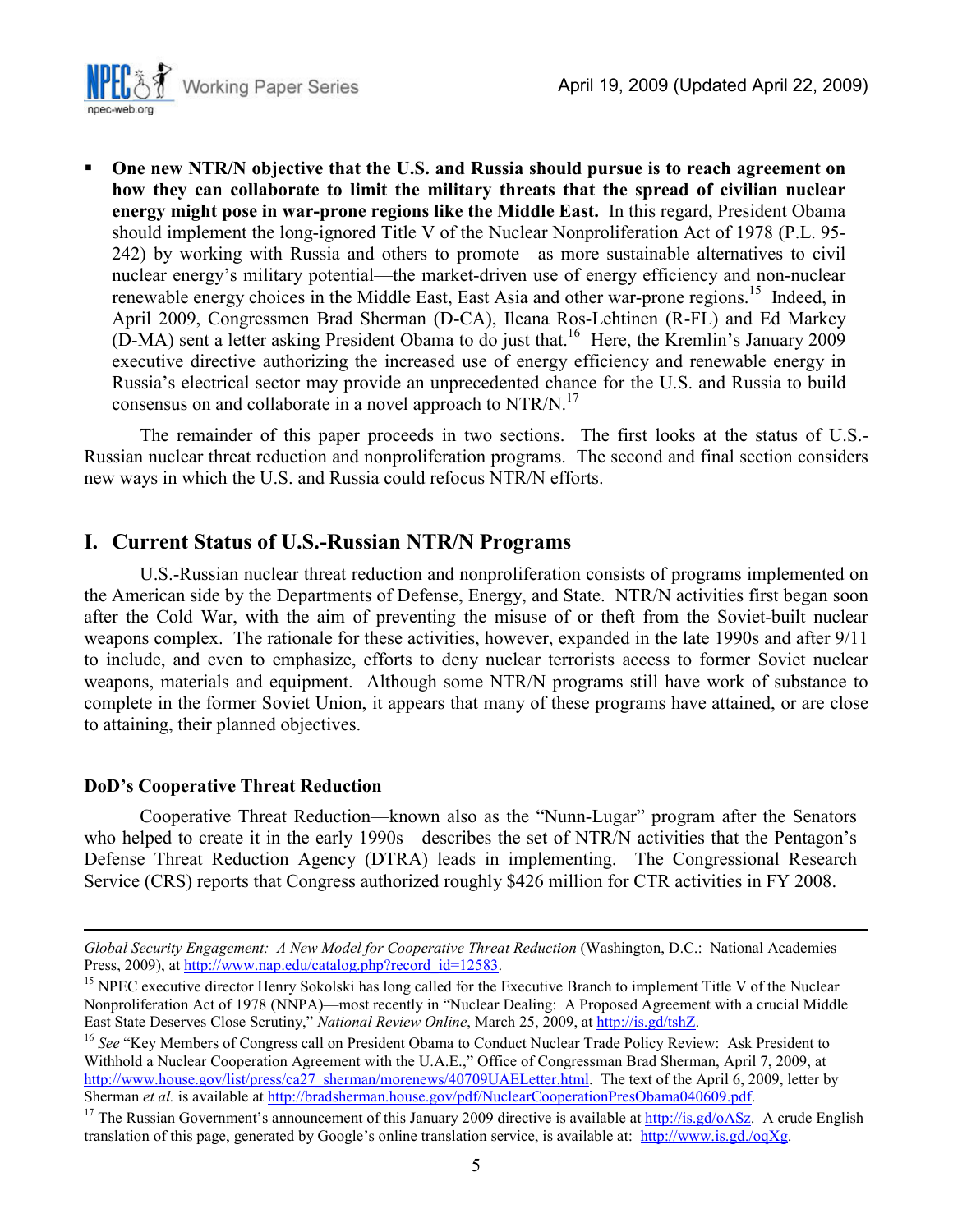The number, scope, composition and objectives of CTR project have changed over the years, sometimes dramatically. Although CTR now also deals with dangers posed by biological and chemical weapons, it still largely focuses on limiting and managing nuclear weapons-related risks in the former Soviet Union. In particular, CTR activities have aimed to—

- *Dismantle and destroy* Soviet-era nuclear weapons and delivery vehicles, partly in support of the 1991 Strategic Arms Reduction Treaty (START), but also at the initiative of the U.S. and Russia;
- **Protect the security, safety and chain-of-custody of nuclear weapons, materials and equipment in** the former Soviet Union; and
- *Demilitarize* parts of the Soviet-era nuclear weapons complex in Russia and other former Soviet republics.

Congress first authorized the transfer of DoD funds to activities that would come to be known as CTR in December 1991, just as the U.S.S.R. was in the process of dissolving.<sup>18</sup> As the chart below shows, Congress subsequently supported CTR with annual authorizations generally falling between \$350 million to \$500 million in constant FY 2007 dollars.



In turn, CTR activities have helped to eliminate thousands of Soviet-era nuclear warheads and delivery vehicles. The chart below, derived from data from DTRA and the office of Senator Richard Lugar (R-IN), provides an overview of what DTRA sees as CTR's major accomplishments. To be sure, the chart shows that CTR still has a modest amount of work in nuclear weapons-related reductions to complete, though nowhere near the staggering amount of work it faced in the early 1990s. But the chart also

-

<sup>18</sup> With the Soviet Nuclear Threat Reduction Act (Title II of P.L. 102-228), Congress initially authorized in mid-December 1991 the transfer of up to \$400 million (~\$621 million in FY 2008 dollars) of FY 1992 Defense Department funds to U.S. nuclear threat reduction activities in Soviet Union. Congress also passed the Dire Emergency Supplemental Appropriations Act (P.L. 102-229), Section 108 of which actually appropriated transferred funds to implement these activities. However, to actually implement these nuclear threat reduction activities, the Bush Administration first needed to negotiate and conclude "umbrella agreements" with Russia and other newly-independent former Soviet republics, and then hammer out subsidiary pacts for specific projects. *See Agreement between the United States and the Russian Federation Concerning the Safe and Secure Transportation, Storage, and Destruction of Weapons and the Prevention of Weapons Proliferation*, June 17, 1992. The US concluded similar "umbrella agreements" with Belarus in October 1992, with the Ukraine in October 1993, and with Kazakhstan in December 1993.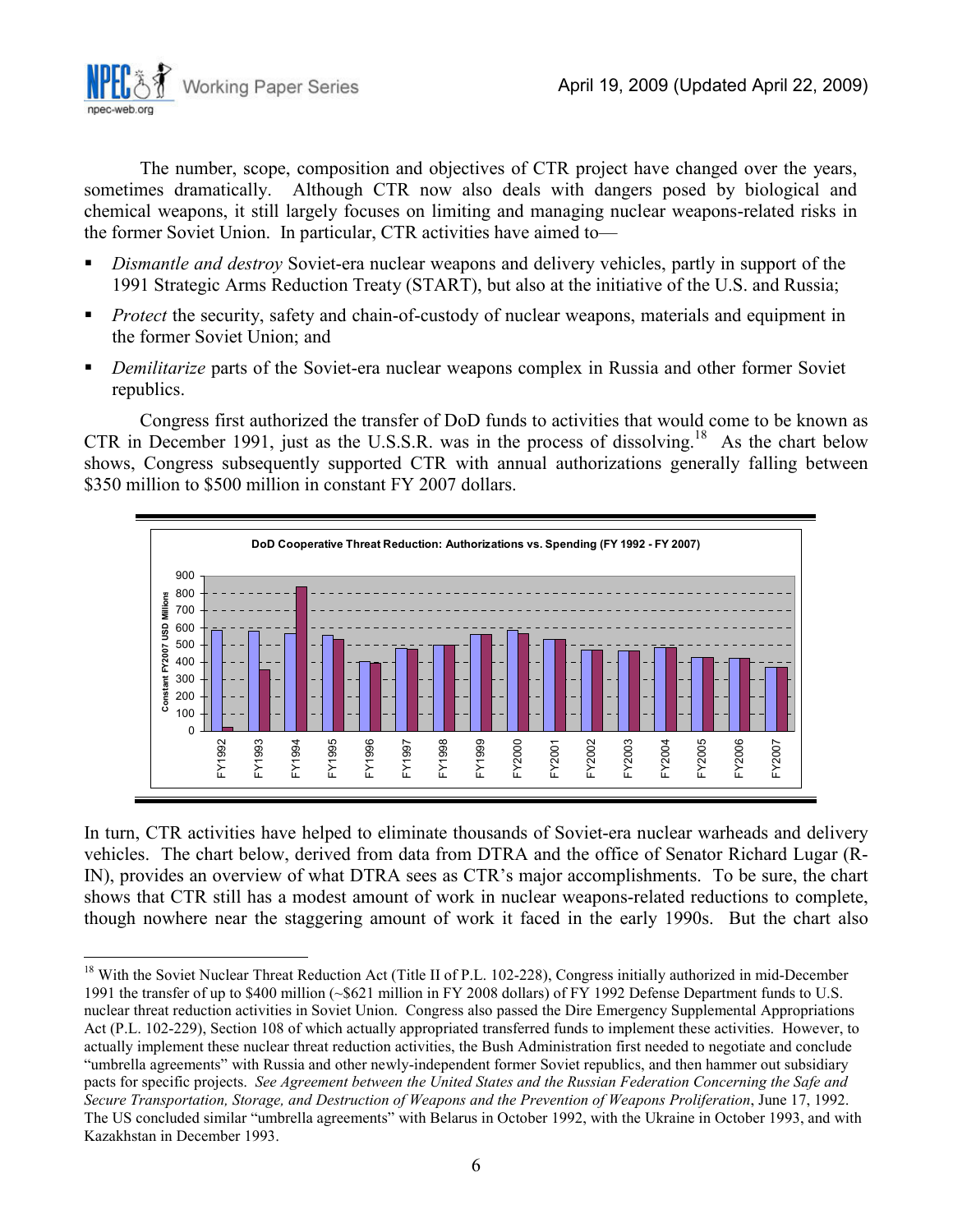

suggests that, in the absence of an affirmative Russian decision to collaborate with the U.S. on further nuclear arms reductions, the demand for currently programmed CTR activities in the former Soviet Union is likely to wane in the coming years. U.S.-Russian CTR activities may expand if Washington and Moscow are able to conclude a sequel to the 1991 START treaty, and agree to further cuts in their respective nuclear arsenals. Yet whereas the magnitude of post-Cold War cuts numbered in the many thousands, the magnitude of post-START cuts would likely number in the few hundreds. If CTR ends up playing a role in implementing such cuts, its growth in activities will likely be modest.



Given these trends, some have proposed expanding CTR to help limit the nuclear dangers posed by North Korea, Pakistan and India.<sup>19</sup> However, it remains unclear whether these nuclear-armed governments would ever open their nuclear complexes to U.S. and Russian assistance. A seismic geopolitical shift—that is, the collapse of the U.S.S.R.—made possible CTR and other NTR/N programs. It may be that any U.S. nuclear collaboration in North Korea, Pakistan or India would require a similar game-changing geopolitical shift, such as political reconciliation or drastic change in governance.

#### **DoE's Defense Nuclear Nonproliferation**

<u>.</u>

Defense Nuclear Nonproliferation refers to the set of NTR/N activities that the DoE's National Nuclear Security Administration (NNSA) leads in implementing. DNN activities, however, have also expanded modestly to some countries outside of the former Soviet Union. CRS reports that Congress authorized roughly \$800 million for DNN in the former Soviet Union in FY 2008. The DoE reports that it budgeted \$548.9 million of this for DNN in Russia.

As with the DoD's CTR projects, the number, scope, composition and objectives of DoE's U.S.-Russian DNN activities have changed over the years. Key activities include:

<sup>19</sup> For a discussion of such proposals, *see* Sharon Squassoni, *Globalizing Cooperative Threat Reduction: A Survey of Options*, RL32359 (Washington, D.C.: Congressional Research Service, Updated October 5, 2006).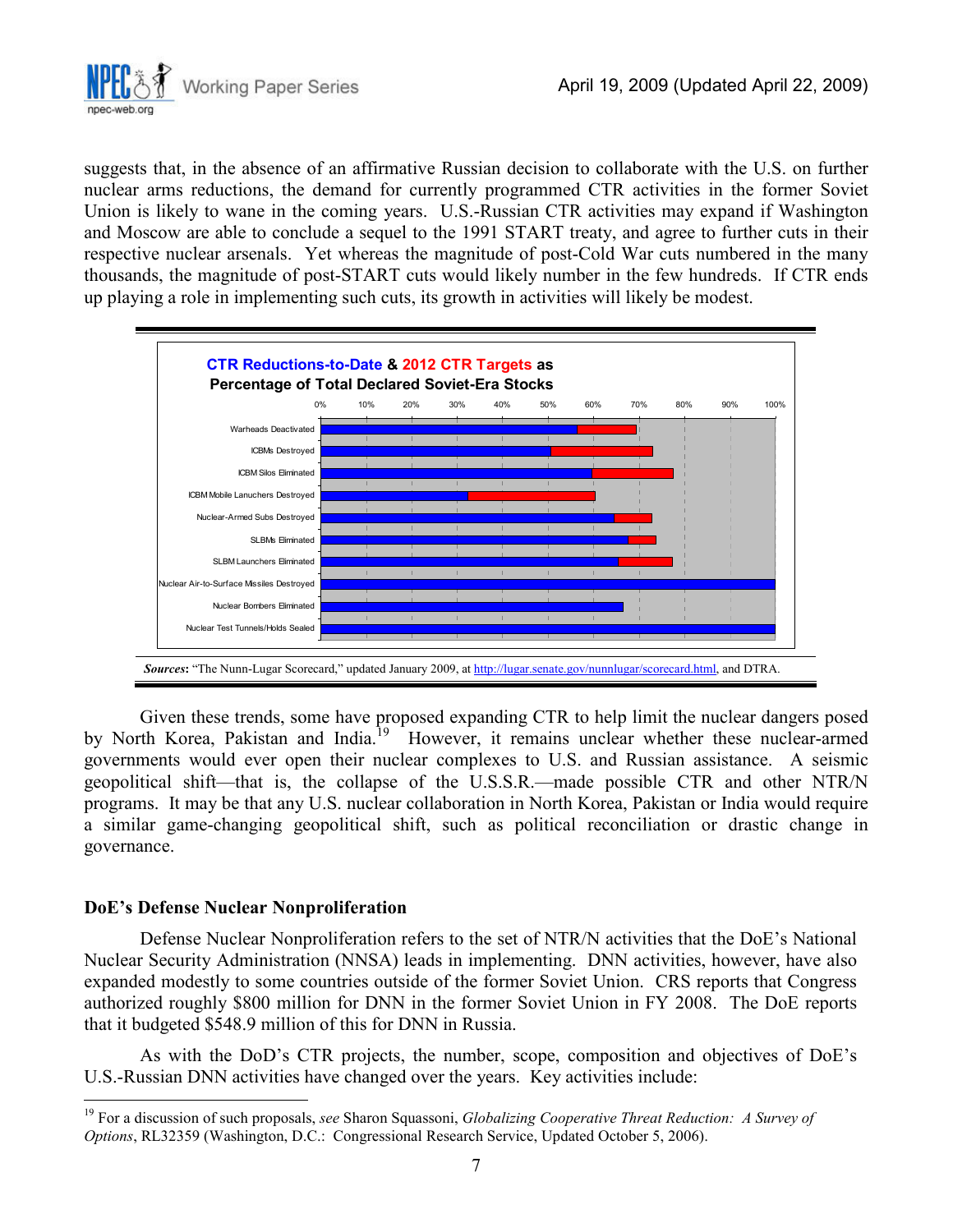

 $\overline{a}$ 

- *Materials, Protection, Control and Accounting (MPC&A)*, which aims to upgrade the security at Russian facilities that store nuclear weapons and fissile materials.
- *Second Line of Defense (SLD)*, which seeks to consolidate nuclear materials in protected sites, and now also includes the *Megaports* program to improve capabilities to detect nuclear smuggling and trans-shipment at borders.
- *Initiative for Proliferation Prevention (IPP)*, which Congress authorized to grant funds to projects that help to employ former-Soviet nuclear scientists. IPP now falls under Global Initiatives for Proliferation Prevention (GIPP).
- *Global Threat Reduction Initiative (GTRI)*, which works to convert reactors fueled by high enriched uranium (HEU) into ones fueled by low enriched uranium (LEU), or to shut them down; and to help remove nuclear and radiological material from former Soviet republics and other countries.
- *Fissile Materials Disposition*, which is attempting to establish a project to dispose of 34 metric tons of Russia's surplus weapons-grade plutonium. This project, announced by the DoE and Rosatom in November 2007, would use Russia's current and future set of fast reactors to dispose of this plutonium, starting in 2012.
- *HEU Transparency Implementation*, which helps to provide assurances that the LEU purchased under the 1993 nuclear "Megatons-to-Megawatts" pact actually comes from the HEU of dismantled nuclear weapons that Russia has blended down. DoE describes imports of Russian downblended LEU as now accounting for "almost half" of the nuclear fuel consumed by America's power reactors.<sup>20</sup>

As the chart below shows, the budget for the DoE's NTR/N activities in former Soviet republics and other countries has risen dramatically since the early 1990s. Although U.S.-Russian spending



comprised most of the DNN budget in the 1990s, it subsequently has decreased, amounting to under 60 percent of the DoE's total NTR/N budget in FY 2008. Moreover, the DoE reported in its FY 2009

<sup>&</sup>lt;sup>20</sup> See "NNSA Announces Nearly 13,000 Nuclear Weapons-Worth of Russian Uranium Converted to Peaceful Use," National Nuclear Security Agency, U.S. Department of Energy, February 20, 2008, at http://nnsa.energy.gov/news/1789.htm.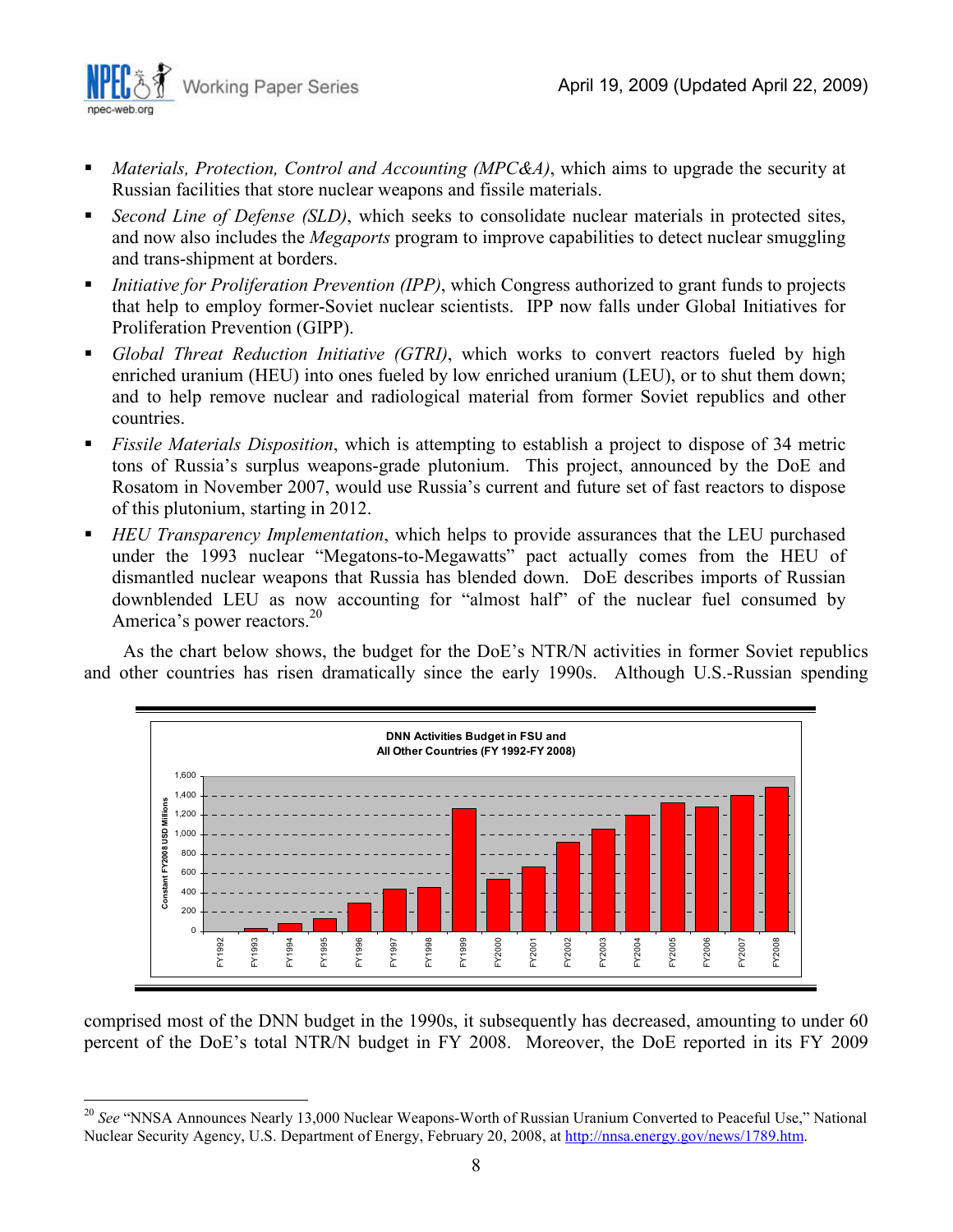

budget submission to Congress that it expects the portion of its budget dedicated to NTR/N assistance in Russia to decrease by more than half by FY 2012.

As with CTR, a reason for the projected decline in anticipated Russian-specific NTR/N spending is that U.S.-Russian DNN programs have accomplished much of what they had set out to do. For instance, the chart below illustrates the dramatic progress that U.S.-Russian Materials, Protection, Control and Accounting efforts have made in upgrading the security of facilities that store nuclear weapons and fissile materials in the former Soviet Union. In *Securing the Bomb 2008*, Matthew Bunn



writes: "Conservatively there are probably at least 20 buildings with weapons-usable material in Russia that are not included in current upgrade plans."<sup>21</sup> Although Russian officials acknowledge the existence of such facilities, they privately suggest that the Russian government is quite capable of securing—and may even prefer to secure—these nuclear facilities by itself.<sup>22</sup>

The extent to which some of DoE's NTR/N programs have met or are nearing their goals is illustrated further by the Government Accountability Office's 2007 report on Initiative for Proliferation Prevention activities in Russia. As mentioned above, Congress had authorized DoE funds for IPP to help provide jobs exclusively for former-Soviet nuclear scientists, but GAO found that IPP funds were going beyond their legislative mandates, and being used also to train a new generation of Russian nuclear scientists who had never worked for the U.S.S.R. GAO thus recommended that the DoE develop metrics to "graduate" Russian institutes from IPP funding.<sup>23</sup>

-

<sup>21</sup> Matthew Bunn, *Securing the Bomb 2008*, Project on Managing the Atom, Belfer Center for Science and International Affairs, John F. Kennedy School of Government, Harvard University, commissioned by the Nuclear Threat Initiative, November 2008, pp. 90-91.

<sup>&</sup>lt;sup>22</sup> Author's conversation with Russian government officials.

<sup>23</sup> Government Accountability Office, *Nuclear Nonproliferation: DoE's Program to Assist Weapons Scientists in Russia and Other Countries Needs to Be Reassessed*, *op. cit.*.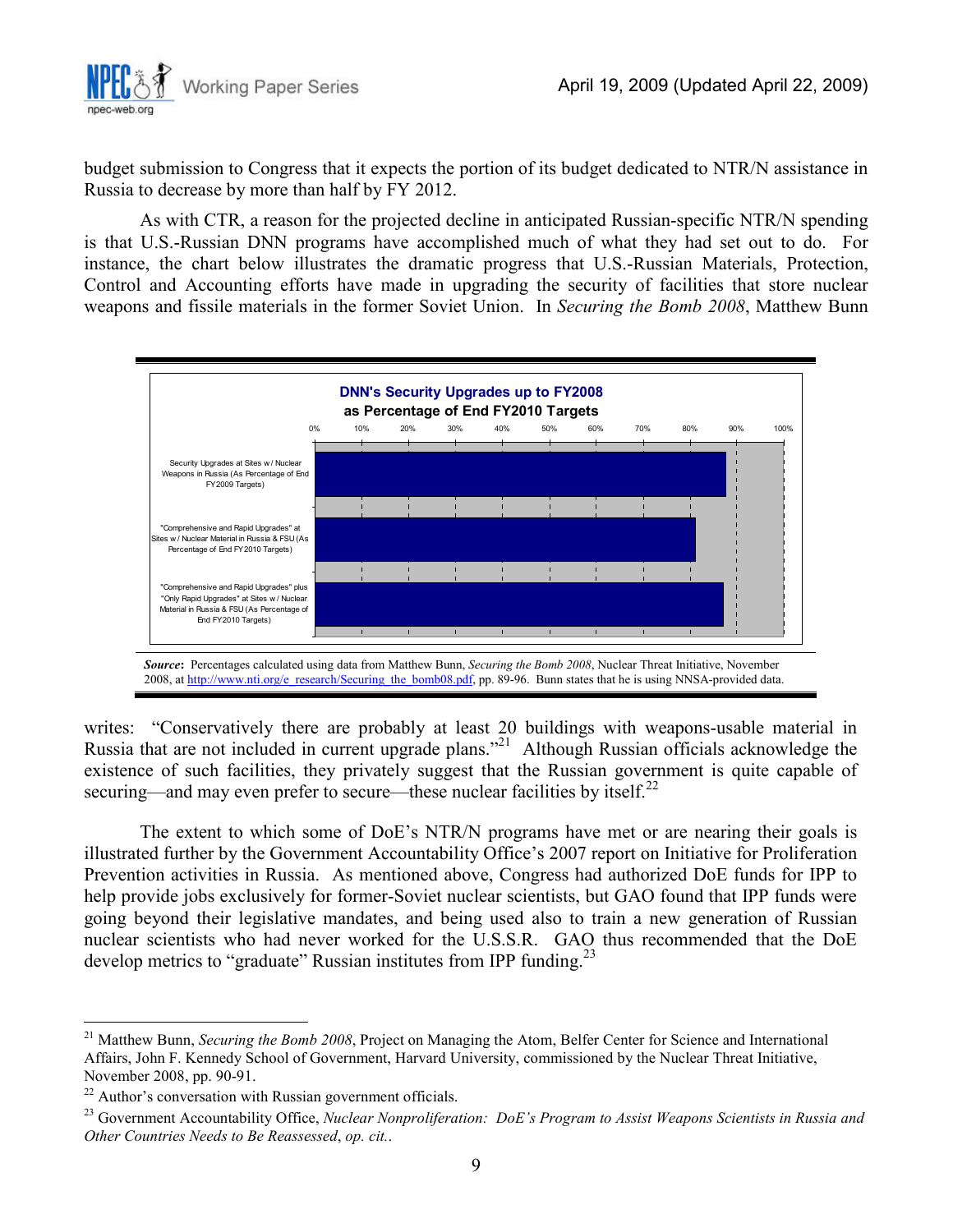

#### **State Department's NTR/N Activities**

-

Finally, the State Department also runs a handful programs that are directly related to U.S.- Russian NTR/N activities. CRS reports that Congress authorized roughly \$92 million for the State Department's NTR/N activities in FY 2008. Key activities include:

- *Science and Technology Centers*, which aim to ensure the nonproliferation of WMD expertise. In particular, the U.S., Japan, the European Union and Russia established the International Science and Technology Center (ISTC) in Moscow in 1992. Norway, South Korea and others now also provide financial support to ISTC.
- *Export Control and Related Border Security Assistance (EXBS)*, which helps Russia and other former Soviet republics to improve their capabilities to interdict nuclear smuggling and stop illicit nuclear and dual-use trafficking. For FY 2009, the budget request is for \$42.1 million. But of this, only \$4 million is intended for use in the former Soviet Union.

As with the NTR/N activities of the DoD and DoE, the rationale of the State Department's activities have shifted from nuclear assistance in the former Soviet Union to efforts to prevent nuclear terrorism.

## **II. Looking Ahead: Using U.S.-Russian NTR/N to Limit and Manage Civil Nuclear Energy's Military Potential in War-Prone Regions**

Although U.S.-Russian nuclear threat reduction and nonproliferation initially focused on preventing the misuse or theft of former-Soviet nuclear weapons, materials and equipment, its rationale expanded in the late 1990s and after 9/11 to emphasize the prevention of nuclear terrorism. With many (though not all) of these nuclear collaboration programs' objectives completed or to close to being completed, decision-makers in Washington and Moscow are now contemplating how the U.S. and Russia should collaborate in the future.

Indeed, it remains uncertain which NTR/N programs should continue as planned or with minor changes, which should expand geographically to include states of proliferation concern outside of the former Soviet Union, and which should simply be allowed to sunset. Given the current focus of bilateral nuclear collaboration, answers will depend, in part, on the outcomes of the following issues:

**(1) Will the U.S. and Russia conclude a sequel to the 1991 Strategic Arms Reduction Treaty that is set to expire soon?** The Defense Department's Cooperative Threat Reduction has helped to implement the START treaty's nuclear arms reductions. In an April 2009 joint statement, U.S. President Barack Obama and Russian President Dmitriy Medvedev said their governments would work to conclude a "new, comprehensive, legally binding agreement on reducing and limiting strategic offensive arms" with "effective verification measures drawn from the experience of the Parties in implementing the START Treaty."<sup>24</sup> The conventional wisdom in Washington is that the U.S. will seek a post-START cap of 1300-to-1500 operationally-deployed strategic nuclear warheads, though an unidentified Administration figure has floated to the press a number as low

<sup>&</sup>lt;sup>24</sup> See "Joint Statement by Dmitriy A. Medvedev, President of the Russian Federation, and Barack Obama, President of the United States of America, Regarding Negotiations on Further Reductions in Strategic Offensive Arms," Office of the Press Secretary, White House, April 1, 2009, at http://www.whitehouse.gov/the\_press\_office/Joint-Statement-by-Dmitriy-A-Medvedev-and-Barack-Obama/.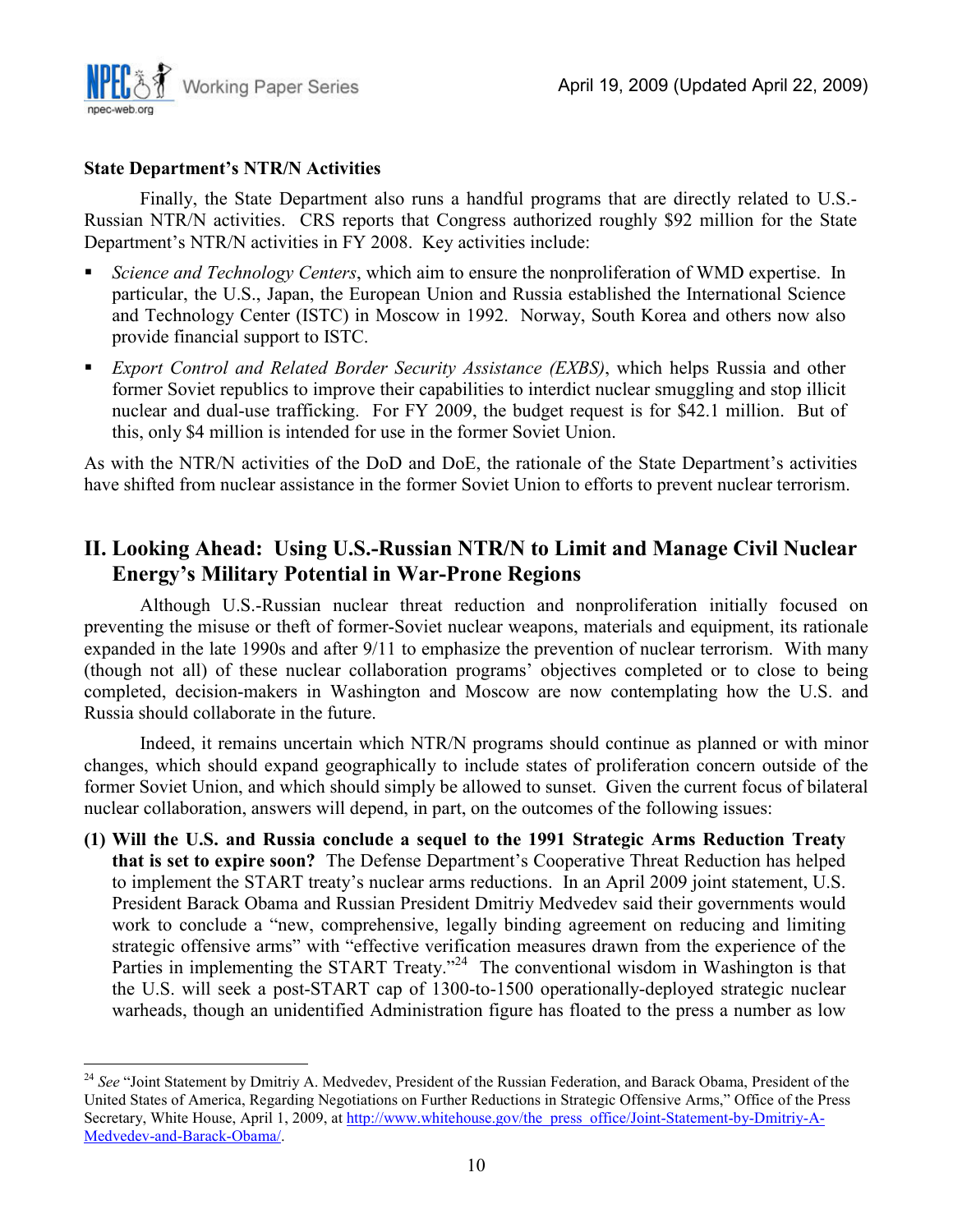

as  $1000<sup>25</sup>$  Although the Russian Duma has forbidden any new CTR projects unless the implementing agreement's current nuclear liability provisions—which grant absolute immunity to the U.S. government and contractors in the event of any accident—are amended, a sequel to START could help the U.S. and Russia to find a way to renew and sustain CTR projects.<sup>26</sup>

Russian diplomats, though, have proposed to broaden the scope of post-START talks. They have called for new caps on nuclear-armed delivery vehicles and non-deployed nuclear warheads, as well as for an end to U.S. efforts to build ballistic missile defense in Europe and to arm U.S. intercontinental ballistic missiles (ICBMs) with conventional warheads; at the same time, Moscow have made it clear their lack of enthusiasm on restrictions to their tactical nuclear weapons—of which they have thousands.<sup>27</sup> As such, it is far from clear what sort of sequel to START the U.S. and Russia might actually agree to—or even what role, if any, bilateral NTR/N programs might play in implementing it. Finally, it is not certain how much of a role that Congress will play in conditioning such an agreement, either through Senate review or the House and Senate appropriations process.

**(2) Can U.S.-Russian NTR/N programs be globalized?** Although the DoD's Cooperative Threat Reduction still has work to do to meet 2012 targets, it has helped so far to deactivate 7,504 former-Soviet nuclear warheads, 744 intercontinental ballistic missiles (ICBMs), 496 ICBM silos, 119 mobile ICBM launchers, and 31 nuclear-armed submarines. Such success has led some to call for the U.S. to expand NTR/N efforts to help reduce the nuclear dangers in countries outside of the former Soviet Union.<sup>28</sup> A key problem, though, is that the very countries posing the gravest potential nuclear dangers—*e.g.*, North Korea and U.S.-allied Pakistan and India—seem also to be the least open to direct such collaboration. Indeed, it is not clear whether such nucleararmed governments, even friends like India, would tolerate having Americans or Russians assessing their nuclear weapons complexes.

Also, some forms of possible NTR/N assistance to *de facto* nuclear-armed countries—*e.g.*, sharing permissive action links (PALs) to secure nuclear warheads against accidental or unauthorized use, or intensifying technical collaboration with U.S. nuclear weapons labs—would raise compliance issues for the U.S. and Russia with regard to the Nuclear Nonproliferation Treaty (NPT).

**(3) Can the U.S. and Russia identify long-term, large-scale, and capital-intensive NTR/N projects that would be useful?** Some argue that one project might be an international nuclear fuel bank to discourage new countries from getting uranium enrichment and plutonium reprocessing (ENR) capabilities. To jump-start the effort, Russia offered in 2007 to donate two reactor-loads of uranium, and the U.S., European Union, Norway and United Arab Emirates more

 $\overline{a}$ 

<sup>25</sup> *See* Tim Reid, "President Obama Seeks Russia Deal to Slash Nuclear Weapons," *Times of London*, February 4, 2009, at http://www.timesonline.co.uk/tol/news/world/us\_and\_americas/article5654836.ece.

<sup>&</sup>lt;sup>26</sup> Author's correspondence with a Russian government official.

<sup>27</sup> *See* "Russia Sets Tough Tone for Arms Talks with U.S.," *Associated Press,* February 19, 2009, at

http://msnbc.msn.com/id/29285599/; and Daryl G. Kimball and Miles A. Pomper, "A Fresh Start? Interview with Russian Ambassador Sergey Kislyak," *Arms Control Today*, December 2008, at http://www.armscontrol.org/act/2008\_12/ KislyakInterview.

<sup>28</sup> For an overview of such proposals, *see* Squassoni, *op. cit*.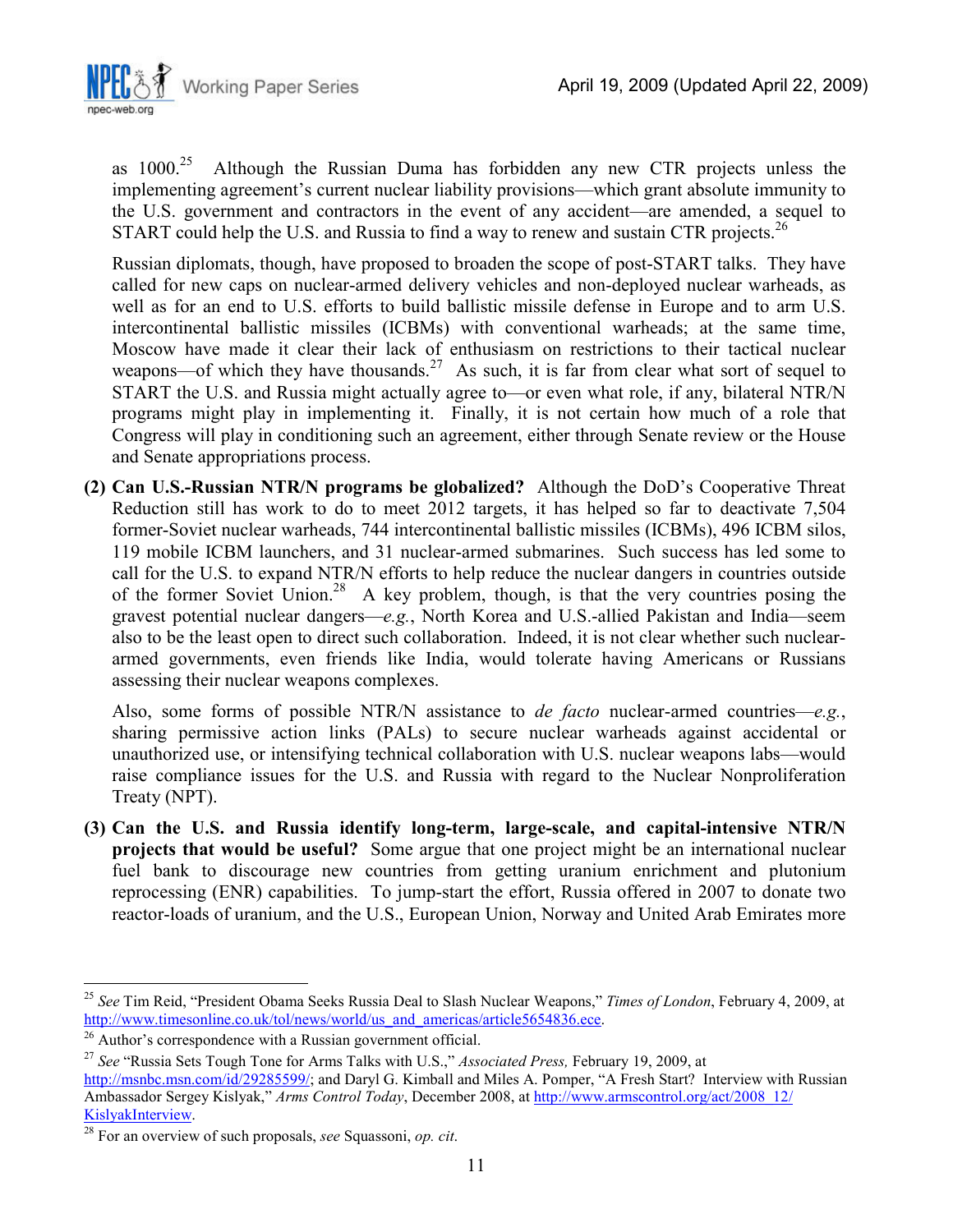

recently pledged a total of  $$100$  million.<sup>29</sup> Some in the nuclear industry, though, question the need for a fuel bank. Noting that the fuel bank may be a "solution looking for a problem," the World Nuclear Association's Steve Kidd observes in a recent essay that "[t]he commercial nuclear fuel market arguably works very well in securing regular supplies for any potential customer" that complies with global nonproliferation rules.<sup>30</sup> Moreover, some skeptics worry that a nuclear fuel bank might raise a "moral hazard" problem for ENR. To take a salient counterfactual, it is uncertain whether a nuclear fuel bank would have dissuaded, had no effect, or further encouraged, Iran's noncompliant pursuit of enrichment capability. Current nuclear fuel bank proposals ignore the heated debates over the limits of the "inalienable right" to nuclear energy for peaceful purposes that the NPT's Article IV affirms—suppressed debates that lay at the heart of the dispute over Iran's nuclear noncompliance.<sup>31</sup> Indeed, Iranian President Mahmoud Ahmadinejad, while recently affirming his country's purported "inalienable right" to enrich uranium even while in noncompliance with the IAEA Board of Governors and U.N. Security Council resolutions, publicly *praised* Kazakhstan's offer to host a nuclear fuel bank.<sup>32</sup>

Even if these issues are all resolved favorably, there still may not be enough work to maintain existing budget levels for today's current set of U.S.-Russian NTR/N activities. If Washington wishes to sustain current budget levels, the NTR/N may have to find new missions.

Given the uncertainties that attend the above issues, U.S.-Russian NTR/N may thus benefit both from a careful review of existing activities and refocus in mission. In particular—

 **The U.S. should carefully evaluate the need to extend or immediately expand current nuclear threat reduction and nonproliferation activities in Russia and the former Soviet Union.** Congress tasked the 2008 Commission on the Prevention of Weapons of Mass Destruction Proliferation and Terrorism to provide such an evaluation as a follow-up to the 2001 Baker-Cutler Task Force's *Report Card on the Department of Energy's Nonproliferation Programs with Russia*. The 2008 WMD Commission, however, only included a short evaluation—in the form of an appendix to its final report—that recommended that a more thorough review be done by the incoming Administration. Greater clarity both about what U.S.- Russian NTR/N programs have accomplished, and about what work is left to do, is needed if the U.S. is to maximize its returns on its future investments in NTR/N activities.

<sup>-</sup><sup>29</sup> *See* Miles A. Pomper, "Russia Offers to Jump-Start IAEA Fuel Bank," *Arms Control Today*, October 2007, at http://www.armscontrol.org/act/2007\_10/RussiaOffer, and IAEA, "Multinational Fuel Bank Proposal Reaches Key Milestone," press release, March 6, 2009, at http://www.iaea.org/NewsCenter/News/2009/fbankmilestone.html.

<sup>&</sup>lt;sup>30</sup> See Steve Kidd, "Nuclear Fuel: Myths and Realities," draft essay for NPEC, March 2009, at http://is.gd/otHH.

<sup>&</sup>lt;sup>31</sup> On these Article IV debates, *see* Eldon V. C. Greenberg, "NPT and Plutonium: Application of NPT Prohibitions to 'Civilian' Nuclear Equipment, Technology, and Materials Associated with Reprocessing and Plutonium Use," Washington, DC: Nuclear Control Institute, 1984 (Revised May 1993); Henry Sokolski, prepared testimony, in *Assessing 'Rights' Under the Nuclear Nonproliferation Treaty*, hearing before the Subcommittee on International Terrorism and Nonproliferation, House Committee on International Relations, 109th Congress, Second Session, Serial No. 109-148 (Washington, DC: U.S. Government Printing Office, March 2, 2006), at http://www.foreignaffairs.house.gov/archives/109/26333.pdf; and Robert Zarate, "NPT, IAEA Safeguards and Peaceful Nuclear Energy: An 'Inalienable Right,' but Precisely to What?" in Henry Sokolski, *ed.*, *Falling Behind: International Scrutiny of the Peaceful Atom* (Carlisle, PA: Strategic Studies Institute, March 2008), pp. 221-290, at http://is.gd/otM5.

<sup>32</sup> *See* "Iranian Leader Backs Kazakh Proposal For Nuclear Fuel Bank," *Radio Free Europe/Radio Liberty* April 7, 2009, at http://www.rferl.org/content/Iranian\_Leader\_Backs\_Kazakh\_Proposal\_For\_Nuclear\_Fuel\_Bank/1604048.html.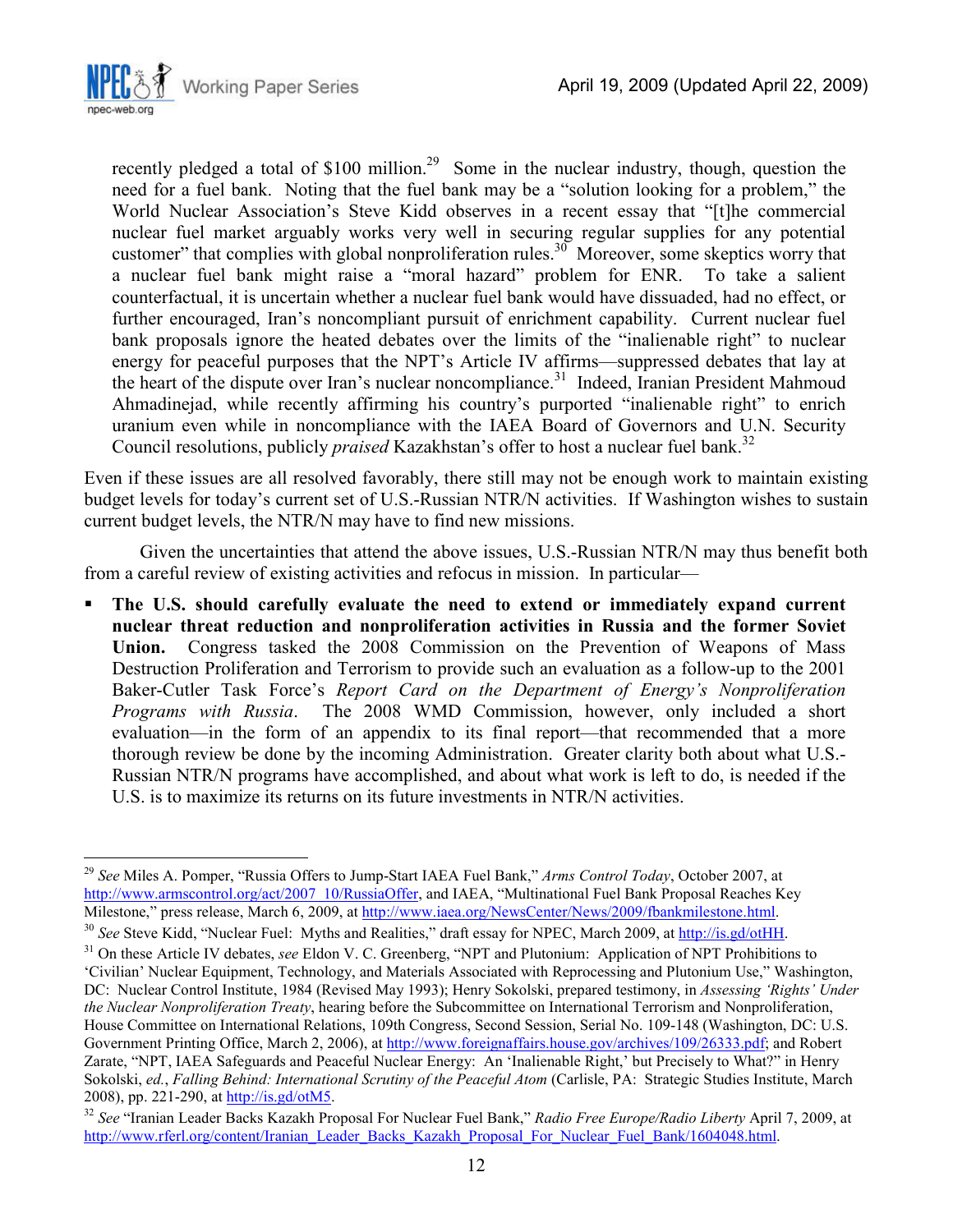

<u>.</u>

- **Given that tomorrow's nuclear threats are likely to arise in war-prone regions roiled by today's nonproliferation failures, the U.S. should work with Russia, France, Japan, Germany and other key nuclear suppliers to build consensus on what should be the new "model" for civil nuclear cooperation in the Middle East, East Asia, and elsewhere.** As NPEC executive director Henry Sokolski has argued, the proposed U.S.-UAE civil nuclear cooperative agreement provides an opportunity for creating greater consensus on these issues.<sup>33</sup> In the version of the agreement that is publicly available, the UAE says it will voluntary forgo enrichment and reprocessing activities (ENR), and the U.S. says it reserves the right to terminate the nuclear cooperation if the UAE does pursue ENR.<sup>34</sup> Secretary of State Condoleezza Rice described the agreement in January 2009 as "a powerful and timely model for the world and the region."<sup>35</sup> But if this agreement is to be the new "model" for war-prone regions, then the U.S. should make the ENR disavowal unambiguously legally binding and completely verifiable, and its termination of nuclear cooperation in the event of an ENR violation more automatic. And—as Congressman Brad Sherman (D-CA), Congresswoman Ileana Ros-Lehtinen (R-FL) and Congressman Ed Markey (D-MA) write in an April 2009 letter to President Obama—the U.S. should ensure that France, Japan, Russia and other nuclear suppliers are willing to fully support this tougher model.<sup>36</sup>
- **The U.S. should use Title V of the 1978 Nuclear Nonproliferation Act (NNPA) to work with Russia and other governments to promote energy efficiency and non-nuclear renewable energy choices globally.** Title V requires the Executive Branch (1) to work with other countries to promote non-nuclear energy, especially with an eye towards renewables and efficiency; (2) to establish what we might call today a "green energy" peace corps; and (3) to regularly file assessments on these activities with the Congress.As the Nonproliferation Policy Education Center—and now the 2008 WMD Commission—have pointed out, no Administration so far has implemented Title V's far-sighted provisions. Given that Prime Minister Putin signed in January 2009 an executive directive to increase Russia's use of energy efficiency and renewable energy, the U.S. may have an underappreciated opportunity to pursue Title V cooperation with Moscow. Cooperation between the U.S. and Russia to promote cleaner and more cost-competitive alternatives to nuclear energy may help to strengthen national security and global energy diversity, but also to balance Russia's petro-heavy energy export and use portfolio.

Over the last 17 years, the U.S. and Russia have made considerable accomplishments, as bilateral nuclear threat reduction and nonproliferation have evolved from a model based on nuclear arsenal security to one also encompassing the prevention of nuclear terrorism. With the real possibility that Iran and follow-on nuclear proliferators may encourage neighbors to look to civil nuclear energy's military

<sup>&</sup>lt;sup>33</sup> See Henry Sokolski, "Nuclear Dealing: A Proposed Agreement with a crucial Middle East State Deserves Close Scrutiny," *National Review Online*, March 25, 2009, at http://is.gd/tshZ.

<sup>&</sup>lt;sup>34</sup> For the text of this version of this agreement and other resources on the U.S.-U.A.E. civil nuclear cooperation agreement, *see* http://www.npec-web.org/us-uae.

<sup>&</sup>lt;sup>35</sup> Secretary of State Condoleezza Rice, "Remarks at Signing Ceremony for U.S.-U.A.E. Agreement on Peaceful Uses of Nuclear Energy," Benjamin Franklin Room, U.S. Department of State, Washington, D.C., January 15, 2009, at http://2001- 2009.state.gov/secretary/rm/2009/01/114651.htm.

<sup>&</sup>lt;sup>36</sup> The text of the April 6, 2009, letter by Sherman *et al.* is available at http://bradsherman.house.gov/pdf/ NuclearCooperationPresObama040609.pdf. For more on this letter, *see* above, footnote 16.

<sup>&</sup>lt;sup>37</sup> The Kremlin's announcement of this January 2009 executive directive is available at  $\frac{http://is.gd/oASz}{http://is.gd/oASz}$ . For information on an English translation of this directive, *see* above, footnote 17.